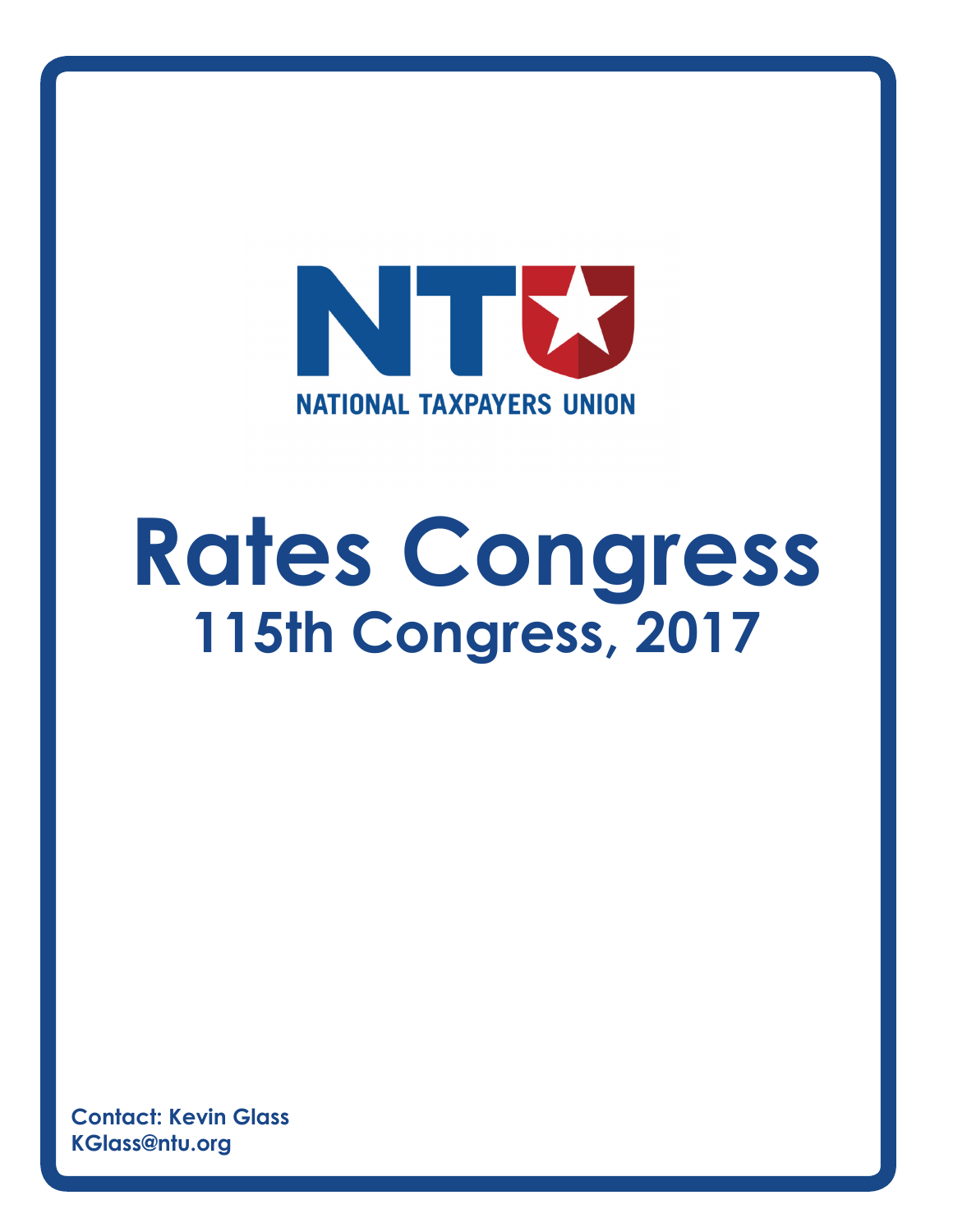### **ABOUT NTU RATES CONGRESS**

Every year National Taxpayers Union (NTU) rates U.S. Representatives and Senators on their actual votes--every vote that affects taxes, spending, and debt. Unlike most organizations that publish ratings, we refuse to play the "rating game" of focusing on only a handful of congressional votes on selected issues. The NTU voting study is the fairest and most accurate guide available on congressional spending. It is a completely unbiased accounting of votes.

NTU has no partisan axe to grind. All members of Congress are treated the same regardless of political affiliation. Our only constituency is the overburdened American taxpayer. Grades are given impartially, based on the Taxpayer Score.

#### **Taxpayer Score**

The Taxpayer Score measures the strength of support for reducing spending and opposing higher taxes. In general, a higher score is better because it means a member of Congress voted to spend less money.

The Taxpayer Score can range between zero and 100. We do not expect anyone to score a 100, nor has any legislator ever scored a perfect 100 in the multi-year history of the comprehensive NTU scoring system. A high score does not mean that the member of Congress was opposed to all spending or all programs. High-scoring members have indicated that they would vote for many programs if the amount of spending were lower or if the budget were balanced. A member who wants to increase spending on some programs can achieve a high score if he or she votes for offsetting cuts in other programs. A zero score would indicate that the member of Congress approved every spending proposal and opposed every pro-taxpayer reform.

NTU believes a score qualifying for a grade of "A" indicates the member is one of the strongest supporters of responsible tax and spending policies. We are pleased to give these members of Congress our "Taxpayers' Friend Award."

A score qualifying for a grade of "B" represents a "good" voting record on controlling spending and taxes. A "B" grade indicates that the member voted for taxpayers most of the time, but slightly less than those who attained the grade of "A."

ntu.org A score qualifying for a grade of "C" represents a minimally acceptable 1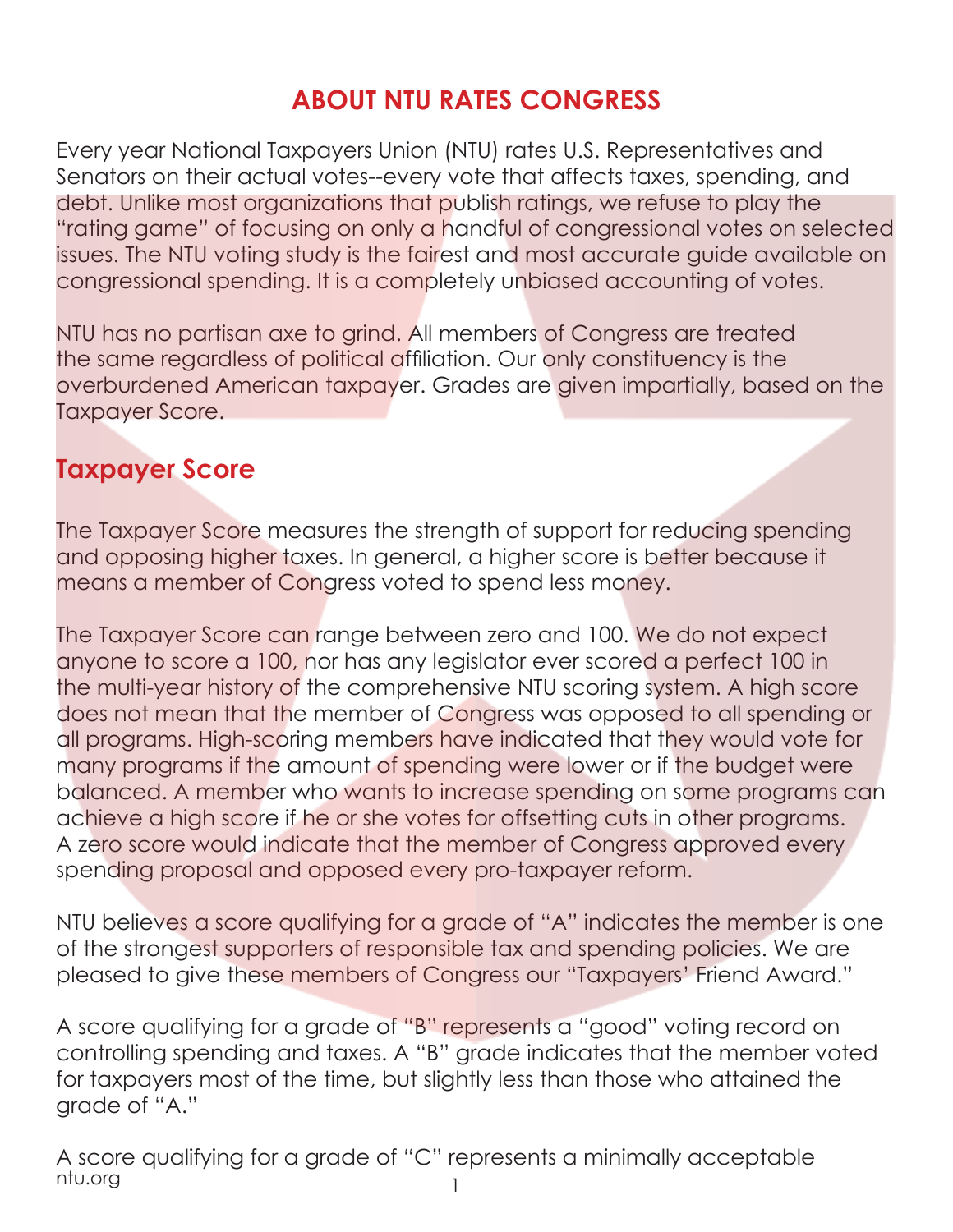voting record on controlling taxes and spending. To qualify for a grade of "C" a member must have a Taxpayer Score of at least 50 percent. While such score may be "satisfactory," there is clearly room for improvement.

We also issue pluses and minuses for the grades of "B" and "C" in order to better recognize the differences in the voting records of members with these grades.

A score qualifying for a grade of "D" indicates the member has a "poor" voting record on controlling taxes and spending.

A score significantly below average qualifies for a grade of "F." This failing grade places the member into the "Big Spender" category.

### **Computation**

NTU's federal budget experts assigned a weight to each vote. A low weight was assigned to votes that had relatively little effect on the size of the federal budget, while a high weight was assigned to votes with the most significant effect on federal spending.

Weights were based solely on the relative effect of each vote on the total amount of federal spending. Consideration was given to the political effect of a vote on the future federal spending, even though relatively little spending might be immediately at issue.

Scores were computed by dividing the weighted total of votes cast against higher spending (or taxes or for lower spending or taxes), by the weighted total number of spending and tax issues on which the member of Congress voted. Average scores for each state were also computed using the weighted total of votes cast by each state delegation.

In computing these scores, we included only those votes on which the member actually voted for or against a bill, resolution, or amendment. Paired votes, announced positions, and absences were excluded. Because some members were absent frequently, cast certain votes to permit the usage of procedural tools, (or otherwise failed to vote yes or no), their scores, based on relatively few votes, may not accurately reflect spending attitudes. The members falling into this category are noted.

|        | <b>Taxpayer Scores</b>   |       |
|--------|--------------------------|-------|
| Senate |                          | House |
| 44%    | Average                  | 51%   |
| 62%    | Median                   | 72%   |
| 94%    | High                     | 92%   |
| $1\%$  | Low                      | $6\%$ |
|        | <b>Party Scores</b>      |       |
| Avg.   | Senate Democrats         | 4%    |
| Avg.   | House Democrats          | 15%   |
| Avg.   | Senate Republicans       | 81%   |
| Avg.   | <b>House Republicans</b> | 79%   |

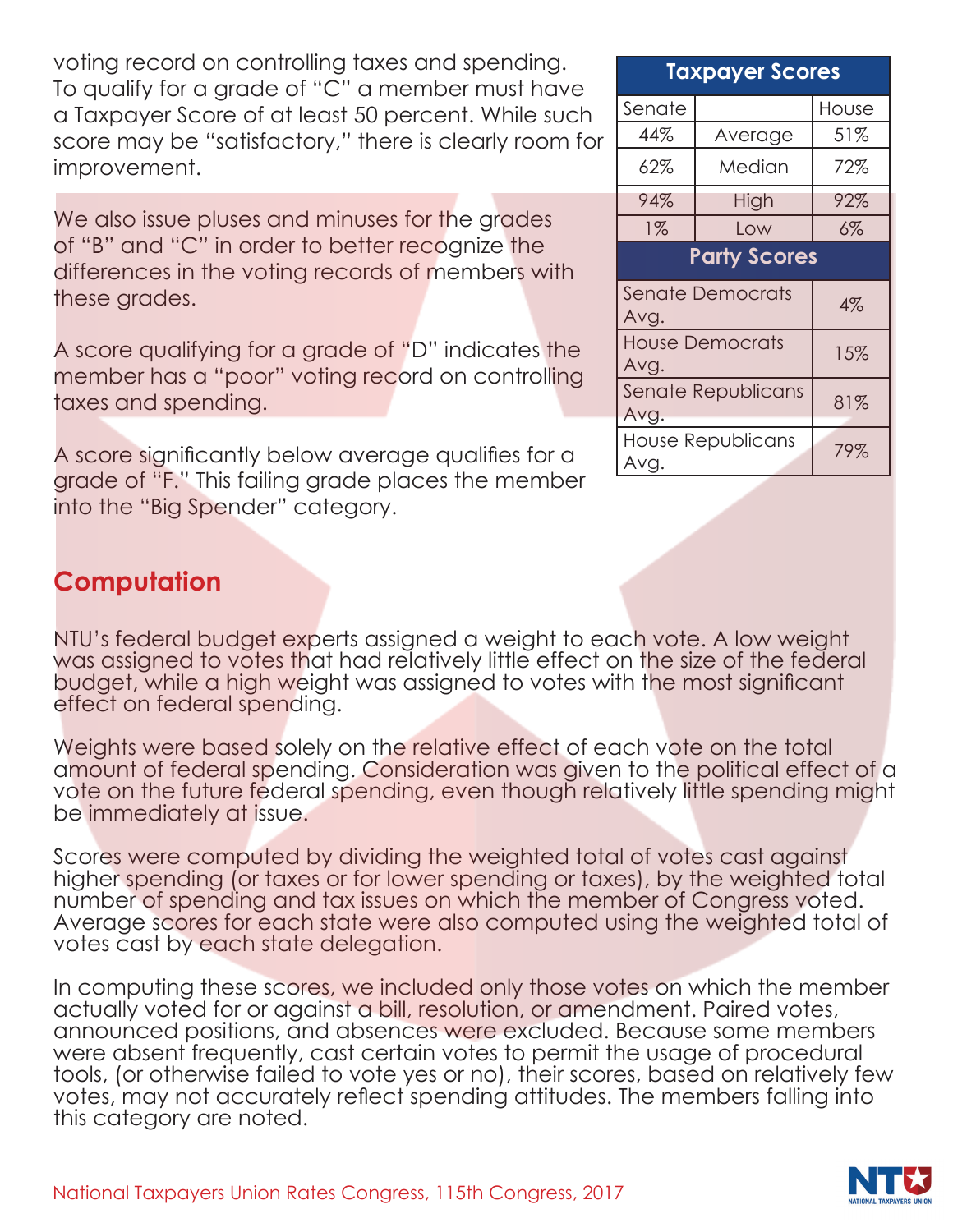# **United States Senate**

|                                                                                            | <b>KEY</b>   |                                                  |
|--------------------------------------------------------------------------------------------|--------------|--------------------------------------------------|
| <b>SCORE</b>                                                                               | <b>GRADE</b> | <b>COMMENTS</b>                                  |
| 85% or more                                                                                | A            | Taxpayers' Friend                                |
| 84 - 79                                                                                    | B+           |                                                  |
| $78 - 74$                                                                                  | B            | Good                                             |
| 73 - 68                                                                                    | $B -$        |                                                  |
| $67 - 62$                                                                                  | $C+$         |                                                  |
| $61 - 56$                                                                                  | $\subset$    |                                                  |
| $55 - 50$                                                                                  | $C-$         | Satisfactory                                     |
| $49 - 32$                                                                                  | D            | Poor                                             |
| < 32                                                                                       | F            | <b>Big Spender</b>                               |
| 75%, of weighted total votes cast.                                                         |              | * Score based on less than 90%, but more than    |
| 50%, of weighted total votes.                                                              |              | ** Score based on less than 75%, but more than   |
| cast; score and grade not issued.                                                          |              | N/A Voted on 50% or less of weighted total votes |
| Based on every roll call vote affecting fiscal<br>policy; see front pages for methodology. |              |                                                  |

We analyzed every roll call vote taken in the First Session of the 115th Congress and selected all votes that could significantly affect the amounts of federal taxes, spending, debt, or regulatory impact. A total of 91 Senate and 198 House votes were selected. We included votes cast on appropriations bills, authorization bills, budget target resolutions, tax bills, amendments, and certain procedural votes that could affect the burden on taxpayers. Votes that simply shifted equal amounts of spending from one area to another were excluded. Also excluded were votes where there was a significant difference of opinion on how to vote to reduce or control government and unanimous votes.

| <b>Alabama</b>       |     |                |
|----------------------|-----|----------------|
| Shelby               | 81% | B+             |
| Strange*             | 82% | B+             |
| State Average        | 81% |                |
| <b>Alaska</b>        |     |                |
| Murkowski            | 62% | $C+$           |
| Sullivan             | 82% | B+             |
| <b>State Average</b> | 72% |                |
| <b>Arizona</b>       |     |                |
| Flake                | 94% | $\overline{A}$ |
| <b>McCain</b>        | 70% | B-             |
| <b>State Average</b> | 82% |                |
|                      |     |                |
| <b>Arkansas</b>      |     |                |
| Boozman              | 78% | B              |
| Cotton               | 81% | B+             |
| <b>State Average</b> | 80% |                |
| <b>California</b>    |     |                |
| Feinstein*           | 3%  | F              |
| <b>Harris</b>        | 5%  | F              |
| State Average        | 4%  |                |
| Colorado             |     |                |
| <b>Bennet</b>        | 5%  | F              |
| Gardner              | 78% | B              |

| <b>Connecticut</b>   |       |     |
|----------------------|-------|-----|
| Blumenthal           | 3%    | F   |
| Murphy               | 4%    | F   |
| State Average        | 4%    |     |
| <b>Delaware</b>      |       |     |
| Carper               | 5%    | F   |
| Coons                | 4%    | F   |
| <b>State Average</b> | 5%    |     |
| <b>Florida</b>       |       |     |
| Nelson               | $1\%$ | F   |
| Rubio                | 87%   | A   |
| <b>State Average</b> | 44%   |     |
| Georgia              |       |     |
| Isakson              | 77%   | B   |
| Perdue               | 84%   | B+  |
| State Average        | 80%   |     |
| <b>Hawaii</b>        |       |     |
| Hirono               | 5%    | F   |
| Schatz               | 3%    | F   |
| <b>State Average</b> | 4%    |     |
| <b>Idaho</b>         |       |     |
| Crapo                | 85%   | A   |
| <b>Risch</b>         | 90%   | A   |
| State Average        | 88%   |     |
| <b>Illinois</b>      |       |     |
| <b>Duckworth</b>     | 3%    | F   |
| Durbin               | 6%    | F   |
| <b>State Average</b> | 4%    |     |
| <b>Indiana</b>       |       |     |
| <b>Donnelly</b>      | 8%    | F   |
| Young                | 80%   | B+  |
| <b>State Average</b> | 44%   |     |
| lowa                 |       |     |
| Ernst                | 82%   | B+  |
| Grassley             | 82%   | B+  |
| <b>State Average</b> | 82%   |     |
| <b>Kansas</b>        |       |     |
| Moran                | 82%   | B+  |
| <b>Roberts</b>       | 78%   | Β   |
| State Average        | 80%   |     |
| <b>Kentucky</b>      |       |     |
| McConnell            | N/A   | N/A |
| Paul                 | 86%   | Α   |
| State Average        | 86%   |     |
|                      |       |     |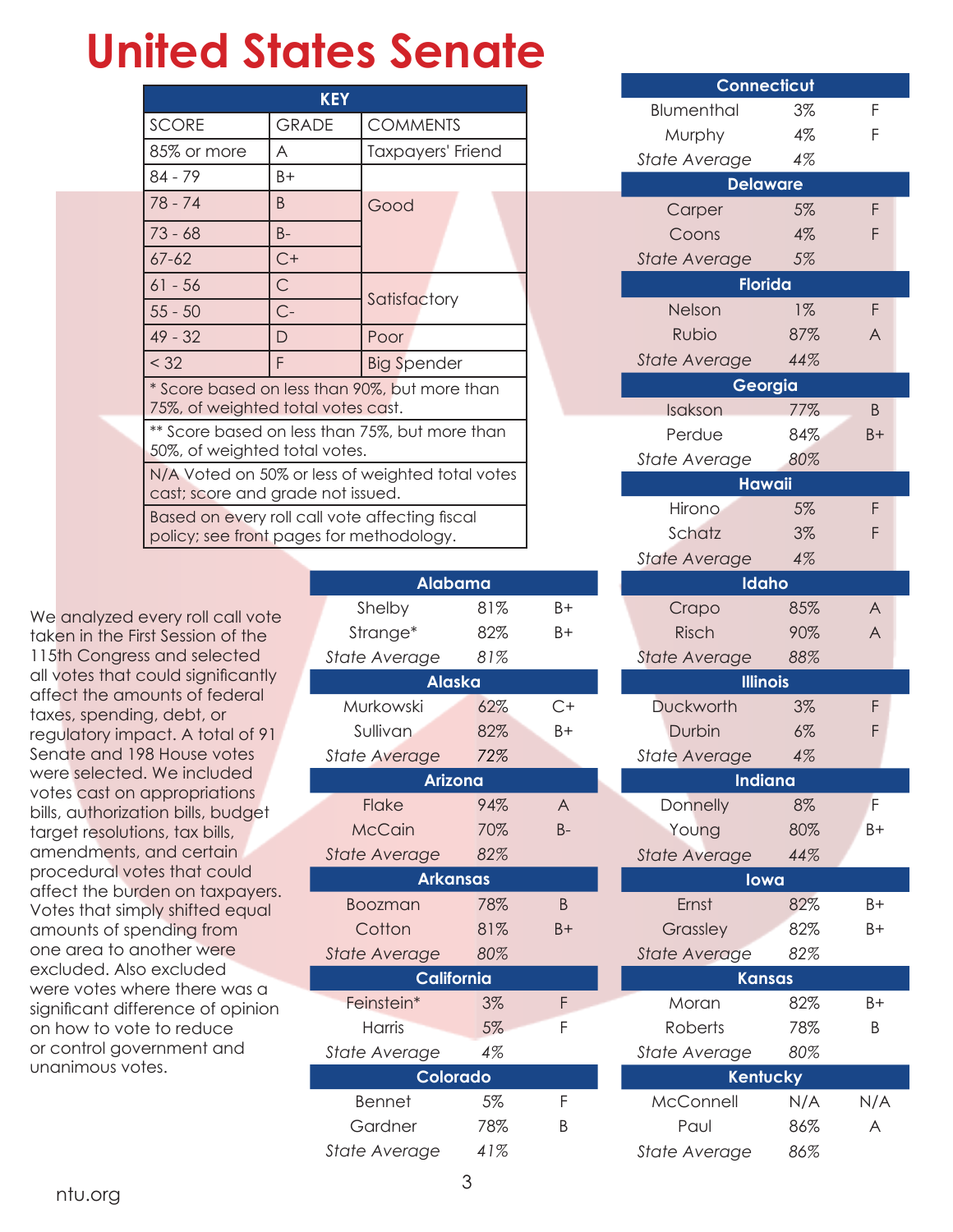| Louisiana            |       |                | <b>New Hampshire</b>  |       |                | <b>South Carolina</b> |       |                         |
|----------------------|-------|----------------|-----------------------|-------|----------------|-----------------------|-------|-------------------------|
| Cassidy              | 75%   | B              | Hassan                | 3%    | F              | Graham                | 83%   | $B+$                    |
| Kennedy              | 80%   | $B+$           | Shaheen               | 3%    | F              | Scott                 | 85%   | $\overline{\mathsf{A}}$ |
| State Average        | 78%   |                | State Average         | 3%    |                | State Average         | 84%   |                         |
| <b>Maine</b>         |       |                | <b>New Jersey</b>     |       |                | <b>South Dakota</b>   |       |                         |
| Collins              | 54%   | $C-$           | <b>Booker</b>         | 7%    | F              | Rounds                | 79%   | $B+$                    |
| King                 | 3%    | F              | Menendez*             | 6%    | F              | Thune                 | 80%   | $B+$                    |
| State Average        | 28%   |                | State Average         | 6%    |                | <b>State Average</b>  | 79%   |                         |
| <b>Maryland</b>      |       |                | <b>New Mexico</b>     |       |                | <b>Tennessee</b>      |       |                         |
| Cardin               | 3%    | F              | Heinrich              | 6%    | F              | Alexander             | 73%   | $B -$                   |
| Van Hollen           | 3%    | F              | Udall                 | 3%    | F              | Corker                | 80%   | $B+$                    |
| State Average        | 3%    |                | <b>State Average</b>  | 4%    |                | <b>State Average</b>  | 76%   |                         |
| <b>Massachusetts</b> |       |                | <b>New York</b>       |       |                | <b>Texas</b>          |       |                         |
| Markey               | 5%    | F              | Gillibrand            | 8%    | F              | Cornyn                | 78%   | B                       |
| Warren               | 5%    | F              | Schumer               | 4%    | F              | Cruz                  | 81%   | $B+$                    |
| State Average        | 5%    |                | State Average         | 6%    |                | State Average         | 80%   |                         |
| <b>Michigan</b>      |       |                | <b>North Carolina</b> |       |                | Utah                  |       |                         |
| Peters               | $1\%$ | F              | Burr                  | 79%   | $B+$           | <b>Hatch</b>          | 81%   | $B+$                    |
| Stabenow             | $1\%$ | F              | Tillis                | 81%   | $B+$           | Lee                   | 92%   | $\overline{A}$          |
| State Average        | $1\%$ |                | State Average         | 80%   |                | <b>State Average</b>  | 87%   |                         |
| <b>Minnesota</b>     |       |                | <b>North Dakota</b>   |       |                | Vermont               |       |                         |
| Franken              | 3%    | F              | Heitkamp              | 9%    | $\mathsf F$    | Leahy                 | 5%    | F                       |
| Klobuchar            | $1\%$ | F              | Hoeven                | 78%   | B              | Sanders               | 8%    | F                       |
| State Average        | 2%    |                | State Average         | 44%   |                | State Average         | 6%    |                         |
| Mississippi          |       |                | Ohio                  |       |                | Virginia              |       |                         |
| Cochran              | 81%   | $B+$           | <b>Brown</b>          | 3%    | F              | Kaine                 | 3%    | $\mathsf F$             |
| Wicker               | 80%   | $B+$           | Portman               | 75%   | B              | Warner                | $6\%$ | $\mathsf F$             |
| State Average        | 81%   |                | State Average         | 39%   |                | <b>State Average</b>  | 4%    |                         |
| <b>Missouri</b>      |       |                | <b>Oklahoma</b>       |       |                | Washington            |       |                         |
| Blunt                | 76%   | Β              | Inhofe                | 86%   | $\overline{A}$ | Cantwell              | 5%    | $\mathsf F$             |
| <b>McCaskill</b>     | 3%    | F              | Lankford              | 94%   | $\bigwedge$    | Murray                | 5%    | F                       |
| State Average        | 40%   |                | <b>State Average</b>  | 90%   |                | State Average         | 5%    |                         |
| <b>Montana</b>       |       |                | Oregon                |       |                | <b>West Virginia</b>  |       |                         |
| <b>Daines</b>        | 90%   | $\overline{A}$ | Merkley               | 6%    | F              | Capito                | 73%   | $B -$                   |
| Tester               | 8%    | F              | Wyden                 | 5%    | F              | Manchin               | 9%    | $\mathsf F$             |
| State Average        | 49%   |                | <b>State Average</b>  | 6%    |                | <b>State Average</b>  | 41%   |                         |
| <b>Nebraska</b>      |       |                | Pennsylvania          |       |                | <b>Wisconsin</b>      |       |                         |
| Fischer              | 82%   | $B+$           | Casey                 | 5%    | F              | <b>Baldwin</b>        | 3%    | F                       |
| Sasse                | 88%   | A              | Toomey                | 91%   | $\overline{A}$ | Johnson               | 88%   | A                       |
| State Average        | 85%   |                | State Average         | 48%   |                | State Average         | 45%   |                         |
| <b>Nevada</b>        |       |                | <b>Rhode Island</b>   |       |                | Wyoming               |       |                         |
| Cortez Masto         | $6\%$ | F              | Reed                  | 4%    | F              | <b>Barrasso</b>       | 85%   | A                       |
| Heller               | 71%   | $B -$          | Whitehouse            | 3%    | $\mathsf{F}$   | Enzi                  | 85%   | $\overline{\mathsf{A}}$ |
| State Average        | 39%   |                | State Average         | $3\%$ |                | State Average         | 85%   |                         |

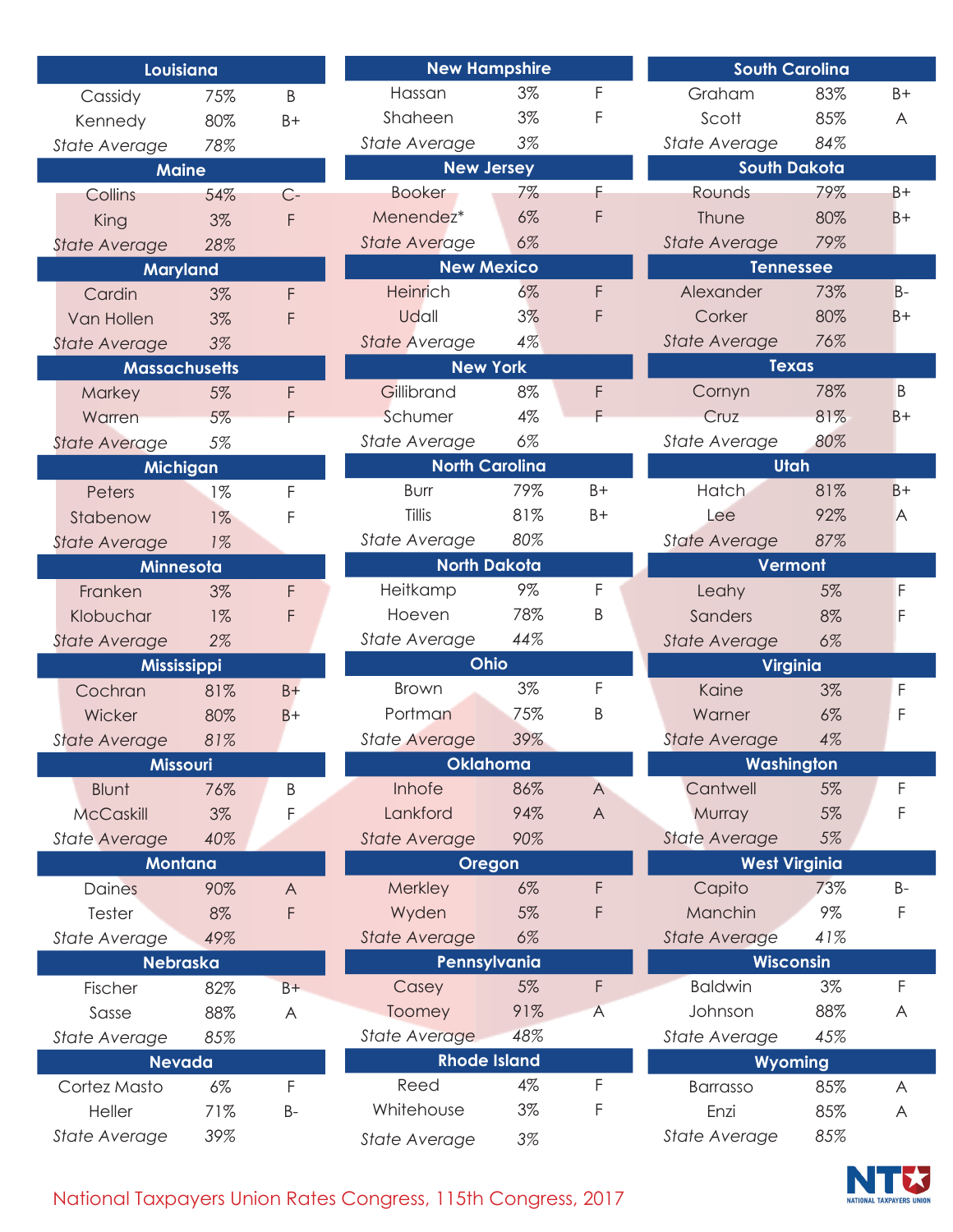### **United States House of Representatives**

|                                                                                            | <b>KEY</b>     |                                                  |
|--------------------------------------------------------------------------------------------|----------------|--------------------------------------------------|
| <b>SCORE</b>                                                                               | <b>GRADE</b>   | <b>COMMENTS</b>                                  |
| 85% or more                                                                                | Α              | <b>Taxpayers' Friend</b>                         |
| $84 - 79$                                                                                  | B+             |                                                  |
| $78 - 74$                                                                                  | <sub>B</sub>   | Good                                             |
| 73 - 68                                                                                    | B-             |                                                  |
| $67 - 62$                                                                                  | $C+$           |                                                  |
| $61 - 56$                                                                                  | $\overline{C}$ | Satisfactory                                     |
| $55 - 50$                                                                                  | $C -$          |                                                  |
| $49 - 32$                                                                                  | D              | Poor                                             |
| < 32                                                                                       | F              | <b>Big Spender</b>                               |
| 75%, of weighted total votes cast.                                                         |                | * Score based on less than 90%, but more than    |
| 50%, of weighted total votes.                                                              |                | ** Score based on less than 75%, but more than   |
| cast; score and grade not issued.                                                          |                | N/A Voted on 50% or less of weighted total votes |
| Based on every roll call vote affecting fiscal<br>policy; see front pages for methodology. |                |                                                  |

| <b>Alabama</b> |     |                |                    |
|----------------|-----|----------------|--------------------|
| Aderholt       | 78% | B              | Crawford           |
| <b>Brooks</b>  | 88% | A              | Hill               |
| <b>Byrne</b>   | 83% | $B+$           | Westerman          |
| Palmer         | 88% | A              | Womack             |
| Roby           | 79% | $B+$           | <b>State Avera</b> |
| Rogers         | 77% | B              |                    |
| Sewell         | 12% | F              | Aguilar            |
| State Average  | 72% |                | <b>Barragan</b>    |
| <b>Alaska</b>  |     |                | <b>Becerra</b>     |
| Young          | 72% | $B -$          | <b>Bass</b>        |
| State Average  | 72% |                | <b>Bera</b>        |
| <b>Arizona</b> |     |                | <b>Brownley</b>    |
| <b>Biggs</b>   | 85% | $\overline{A}$ | Calvert            |
| Franks         | 86% | A              | Carbajal           |
| Gallego        | 12% | F              | Cardenas           |
| Gosar          | 90% | A              | Chu                |
| Grijalva       | 12% | F              | Cook               |
|                |     |                |                    |
| <b>McSally</b> | 78% | B              | Correa             |
| O'Halleran     | 23% | F              | Costa*             |
| Schweikert     | 88% | A              | Davis              |
| Sinema         | 30% | F              | Denham             |
| State Average  | 56% |                | DeSaulnier         |

|                      | <b>Arkansas</b>   |     |
|----------------------|-------------------|-----|
| Crawford             | 79%               | B+  |
| Hill                 | 85%               | A   |
| Westerman            | 85%               | A   |
| Womack               | 79%               | B+  |
| <b>State Average</b> | 82%               |     |
|                      | <b>California</b> |     |
| Aguilar              | 16%               | F   |
| Barragan             | 14%               | F   |
| <b>Becerra</b>       | N/A               | N/A |
| <b>Bass</b>          | 12%               | F   |
| Bera                 | 22%               | F   |
| <b>Brownley</b>      | 18%               | F   |
| Calvert              | 79%               | B+  |
| Carbajal             | 15%               | F   |
| Cardenas             | 16%               | F   |
| Chu                  | 15%               | F   |
| Cook                 | 74%               | B   |
| Correa               | 27%               | F   |
| Costa*               | 38%               | D   |
| Davis                | 16%               | F   |
| Denham               | 75%               | B   |
| DeSaulnier           | 11%               | F   |
|                      |                   |     |

| Eshoo             | 17% | F  |
|-------------------|-----|----|
| Garamendi         | 12% | F  |
| Gomez**           | 21% | F  |
| Huffman           | 16% | F  |
| Hunter            | 81% | B+ |
| Issa              | 73% | B- |
| Khanna            | 14% | F  |
| Knight            | 75% | B  |
| LaMalfa           | 82% | B+ |
| Lee               | 12% | F  |
| Lieu*             | 12% | F  |
| Lofgren           | 18% | F  |
| Lowenthal         | 11% | F  |
| Matsui            | 15% | F  |
| <b>McCarthy</b>   | 77% | B  |
| <b>McClintock</b> | 82% | B+ |
| <b>McNerney</b>   | 14% | F  |
| Napolitano**      | 8%  | F  |
| <b>Nunes</b>      | 75% | B  |
| Panetta           | 14% | F  |
| Pelosi*           | 12% | F  |
| Peters            | 27% | F  |
| Rohrabacher       | 78% | B  |
| Roybal-Allard     | 8%  | F  |
| Royce             | 80% | B+ |
| Ruiz              | 18% | F  |
| Sanchez           | 12% | F  |
| Schiff            | 10% | F  |
| Sherman           | 15% | F  |
|                   |     |    |
| Speier            | 15% | F  |
| Swalwell          | 16% | F  |
| Takano            | 13% | F  |
| Thompson          | 18% | F  |
| Torres            | 16% | F  |
| Valadao           | 74% | Β  |
| Vargas            | 15% | F  |
| Walters           | 81% | B+ |
| Waters            | 9%  | F  |
| State Average     | 32% |    |
| <b>Colorado</b>   |     |    |
| Buck              | 87% | Α  |
| Coffman           | 77% | Β  |
| <b>DeGette</b>    | 22% | F  |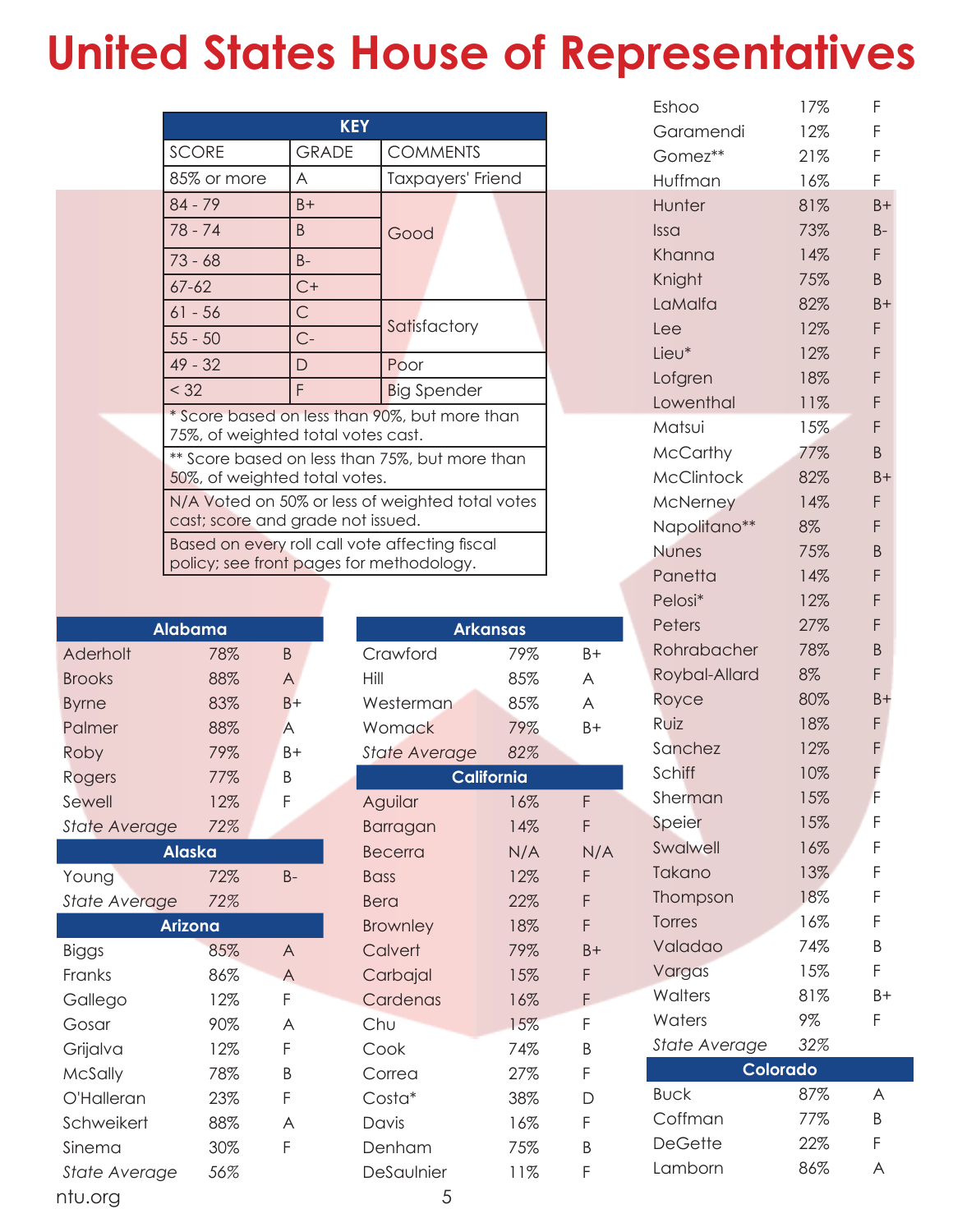| Perlmutter             | 17% | F     |                |
|------------------------|-----|-------|----------------|
| Polis                  | 22% | F     | Alle           |
| Tipton                 | 83% | B+    | <b>Bish</b>    |
| State Average          | 56% |       | Ca             |
| Connecticut            |     |       | Co             |
| Courtney               | 16% | F     | Fer            |
| DeLauro                | 11% | F     | Gro            |
| Esty                   | 16% | F     | Ha             |
| <b>Himes</b>           | 17% | F     | Hic            |
| Larson                 | 12% | F     | Joł            |
| <b>State Average</b>   | 14% |       | Ley            |
| <b>Delaware</b>        |     |       | Lou            |
| <b>Blunt Rochester</b> | 13% | F     | Pric           |
| <b>State Average</b>   | 13% |       | Sco            |
| <b>Florida</b>         |     |       | Sco            |
| <b>Bilirakis</b>       | 82% | $B+$  | Wc             |
| <b>Buchanan</b>        | 77% | Β     | Sta            |
| Castor                 | 12% | F     |                |
| Crist                  | 15% | F     | Gc             |
| Curbelo                | 71% | $B -$ | Ha             |
| Demings                | 10% | F     | Sta            |
| <b>DeSantis</b>        | 87% | A     |                |
| Deutch                 | 15% | F     | Lat            |
| Diaz-Balart            | 77% | B     | Sim            |
| Dunn                   | 82% | $B+$  | Sta            |
| Frankel*               | 8%  | F     |                |
| Gaetz                  | 81% | $B+$  | Bos            |
| Hastings               | 10% | F     | <b>B</b> US    |
| Lawson                 | 12% | F     | Da             |
| Mast                   | 72% | B-    | Da             |
| Murphy                 | 28% | F     | <b>Fos</b>     |
| Posey                  | 84% | $B+$  | Gu             |
| Rooney, F.             | 85% | A     | Hul            |
| Rooney, T.             | 80% | $B+$  | Kel            |
| Ros-Lehtinen*          | 64% | $C+$  | Kin            |
| Ross*                  | 84% | $B+$  | Kris           |
| Rutherford*            | 76% | B     | Lal            |
| Soto                   | 13% | F     | Lip            |
| Wasserman              | 10% | F     | QU             |
| Schultz                |     |       | Ro:            |
| Webster                | 85% | Α     | R <sub>U</sub> |
| Wilson*                | 10% | F     | Scl            |
| Yoho                   | 87% | A     | Scl            |
| State Average          | 52% |       | Shi            |

| Georgia         |     |                |
|-----------------|-----|----------------|
| Allen           | 82% | B+             |
| <b>Bishop</b>   | 18% | F              |
| Carter          | 83% | B+             |
| Collins         | 84% | B+             |
| Ferguson        | 82% | B+             |
| Graves          | 85% | B+             |
| Handel**        | 71% | $C+$           |
| Hice            | 87% | $\overline{A}$ |
| Johnson         | 14% | F              |
| Lewis           | 14% | F              |
| Loudermilk      | 88% | $\overline{A}$ |
| Price           | N/A | N/A            |
| Scott, D.       | 12% | F              |
| Scott, S.       | 80% | B+             |
| Woodall         | 84% | B+             |
| State Average   | 63% |                |
| <b>Hawaii</b>   |     |                |
| Gabbard         | 16% | F              |
| Hanabusa        | 12% | F              |
| State Average   | 14% |                |
| <b>Idaho</b>    |     |                |
| Labrador        | 86% | A              |
| Simpson         | 73% | B-             |
| State Average   | 80% |                |
| <b>Illinois</b> |     |                |
| <b>Bost</b>     | 74% | В              |
| <b>Bustos</b>   | 18% | F              |
| Davis, D.       | 13% | F              |
| Davis, R.       | 76% | B              |
| Foster          | 18% | F              |
| Gutierrez       | 15% | F              |
| Hultgren        | 85% | Α              |
| Kelly           | 13% | F              |
| Kinzinger       | 75% | B              |
| Krishnamoorthi  | 16% | F              |
| LaHood          | 84% | B+             |
| Lipinski        | 20% | F              |
| Quigley         | 16% | F              |
| Roskam          | 82% | B+             |
| Rush*           | 23% | F              |
| Schakowsky      | 14% | F              |
| Schneider       | 22% | F              |
| Shimkus         | 78% | Β              |
| State Average   | 41% |                |

| <b>Banks</b><br>87%<br>A             |  |
|--------------------------------------|--|
|                                      |  |
| 77%<br>Brooks<br>B                   |  |
| <b>Bucshon</b><br>78%<br>Β           |  |
| 14%<br>F<br>Carson                   |  |
| 88%<br>Hollingsworth<br>A            |  |
| 90%<br>A<br>Messer                   |  |
| $\overline{A}$<br>Rokita<br>89%      |  |
| F<br><b>Visclosky</b><br>18%         |  |
| Walorski<br>84%<br>$B+$              |  |
| 69%<br><b>State Average</b>          |  |
| lowa                                 |  |
| Blum<br>78%<br>B                     |  |
| 79%<br>King<br>$B+$                  |  |
| 17%<br>Loebsack<br>F                 |  |
| 81%<br>Young<br>$B+$                 |  |
| 64%<br>State Average                 |  |
| <u>Kansas</u>                        |  |
| Estes**<br>81%<br>$B+$               |  |
| <b>Jenkins</b><br>81%<br>B+          |  |
| Marshall<br>80%<br>$B+$              |  |
| N/A<br>N/A<br>Pompeo                 |  |
| Yoder<br>82%<br>$B+$                 |  |
|                                      |  |
| 81%<br><b>State Average</b>          |  |
| <b>Kentucky</b>                      |  |
| 85%<br>Α<br><b>Barr</b>              |  |
| A<br>88%<br>Comer                    |  |
| Guthrie<br>83%<br>$B+$               |  |
| Massie<br>84%<br>$B+$                |  |
| 75%<br>Rogers<br>Β                   |  |
| Yarmuth<br>13%<br>F                  |  |
| <b>State Average</b><br>71%          |  |
| Louisiana                            |  |
| Abraham<br>80%<br>B+<br>B+           |  |
| 80%<br>Graves<br>B+                  |  |
| 82%<br><b>Higgins</b>                |  |
| 83%<br>Johnson<br>$B+$<br>F          |  |
| 15%<br>Richmond<br>A                 |  |
| Scalise**<br>91%                     |  |
| 72%<br>State Average<br><b>Maine</b> |  |
| 10%<br>F                             |  |
| Pingree<br>Poliquin<br>74%<br>Β      |  |

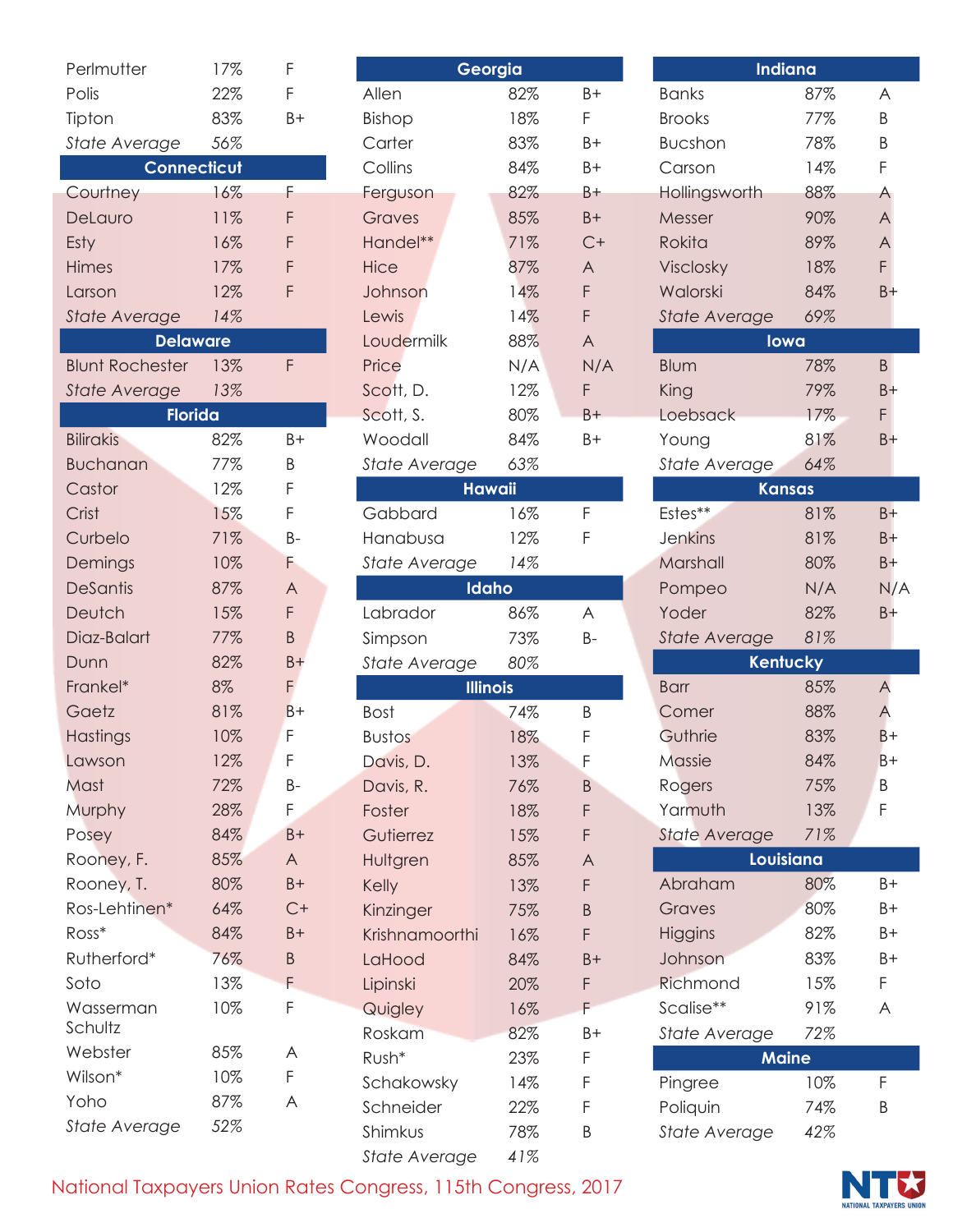# **United States House of Representatives**

|                          | <b>Maryland</b> |      |  |  |  |  |
|--------------------------|-----------------|------|--|--|--|--|
| Brown                    | 12%             | F    |  |  |  |  |
| Cummings**               | 6%              | F    |  |  |  |  |
| Delaney                  | 19%             | F    |  |  |  |  |
| <b>Harris</b>            | 90%             | Α    |  |  |  |  |
| Hoyer                    | 11%             | F    |  |  |  |  |
| Raskin                   | 14%             | F    |  |  |  |  |
| Ruppersberger            | 17%             | F    |  |  |  |  |
| Sarbanes                 | 12%             | F    |  |  |  |  |
| <b>State Average</b>     | 23%             |      |  |  |  |  |
| <b>Massachusetts</b>     |                 |      |  |  |  |  |
| Capuano                  | 15%             | F    |  |  |  |  |
| <b>Clark</b>             | 14%             | F    |  |  |  |  |
| Keating                  | 16%             | F    |  |  |  |  |
| Kennedy                  | 15%             | F    |  |  |  |  |
| Lynch                    | 12%             | F    |  |  |  |  |
| McGovern                 | 15%             | F    |  |  |  |  |
| Moulton                  | 18%             | F    |  |  |  |  |
| Neal                     | 13%             | F    |  |  |  |  |
| <b>Tsongas</b>           | 17%             | F    |  |  |  |  |
| <b>State Average</b>     | 15%             |      |  |  |  |  |
| Michigan                 |                 |      |  |  |  |  |
| Amash                    | 88%             | A    |  |  |  |  |
| Bergman                  | 83%             | B+   |  |  |  |  |
|                          |                 |      |  |  |  |  |
| <b>Bishop</b>            | 83%             | $B+$ |  |  |  |  |
| Conyers                  | 16%             | F    |  |  |  |  |
| Dingell                  | 9%              | F    |  |  |  |  |
| Huizenga                 | 85%             | Α    |  |  |  |  |
| Kildee                   | 14%             | F    |  |  |  |  |
| Lawrence                 | 14%             | F    |  |  |  |  |
| Levin                    | 17%             | F    |  |  |  |  |
| <b>Mitchell</b>          | 79%             | $B+$ |  |  |  |  |
| Moolenaar                | 78%             | B    |  |  |  |  |
| Trott                    | 76%             | B    |  |  |  |  |
| Upton                    | 75%             | B    |  |  |  |  |
|                          | 81%             | B+   |  |  |  |  |
| Walberg<br>State Average | 57%             |      |  |  |  |  |
| <b>Minnesota</b>         |                 |      |  |  |  |  |
| Ellison                  | 16%             | F    |  |  |  |  |
| Emmer                    | 86%             | A    |  |  |  |  |
| Lewis                    | 85%             | A    |  |  |  |  |
| McCollum                 | 11%             | F    |  |  |  |  |
| Nolan                    | 13%             | F    |  |  |  |  |
|                          |                 |      |  |  |  |  |

| Walz<br>16%<br>F<br>44%<br>State Average<br>Mississippi<br>79%<br>B+<br>Harper<br>85%<br>Kelly<br>A<br>77%<br>Palazzo<br>B<br>F<br>10%<br>Thompson<br>63%<br><b>State Average</b><br><b>Missouri</b><br>Clay<br>14%<br>F<br>Cleaver*<br>10%<br>F<br>84%<br>$B+$<br>Graves<br><b>Hartzler</b><br>80%<br>B+<br>83%<br>B+<br>Long<br>79%<br>Luetkemeyer<br>B+<br>Smith<br>86%<br>A<br>83%<br>B+<br>Wagner<br>65%<br>State Average<br><b>Montana</b><br>Gianforte**<br>62%<br>$C+$<br>Zinke<br>N/A<br>N/A<br>62%<br>State Average<br><b>Nebraska</b><br>B+<br>79%<br>Bacon<br>Fortenberry<br>76%<br>В<br>Smith<br>83%<br>B+<br>79%<br><b>State Average</b><br><b>Nevada</b><br>Amodei<br>78%<br>В<br>16%<br>Kihuen<br>F<br>20%<br>F<br>Rosen<br>Titus*<br>14%<br>F<br>32%<br><b>State Average</b><br><b>New Hampshire</b><br>Kuster<br>17%<br>F<br><b>Shea-Porter</b><br>16%<br>F<br><b>State Average</b><br>17%<br><b>New Jersey</b><br>B-<br>Frelinghuysen<br>70%<br>Gottheimer<br>29%<br>F<br>62%<br>$C+$<br>Lance<br>LoBiondo<br>52%<br>C-<br>MacArthur | Peterson | 43% | I) |  |  |  |  |  |
|---------------------------------------------------------------------------------------------------------------------------------------------------------------------------------------------------------------------------------------------------------------------------------------------------------------------------------------------------------------------------------------------------------------------------------------------------------------------------------------------------------------------------------------------------------------------------------------------------------------------------------------------------------------------------------------------------------------------------------------------------------------------------------------------------------------------------------------------------------------------------------------------------------------------------------------------------------------------------------------------------------------------------------------------------------|----------|-----|----|--|--|--|--|--|
|                                                                                                                                                                                                                                                                                                                                                                                                                                                                                                                                                                                                                                                                                                                                                                                                                                                                                                                                                                                                                                                         |          |     |    |  |  |  |  |  |
|                                                                                                                                                                                                                                                                                                                                                                                                                                                                                                                                                                                                                                                                                                                                                                                                                                                                                                                                                                                                                                                         |          |     |    |  |  |  |  |  |
|                                                                                                                                                                                                                                                                                                                                                                                                                                                                                                                                                                                                                                                                                                                                                                                                                                                                                                                                                                                                                                                         |          |     |    |  |  |  |  |  |
|                                                                                                                                                                                                                                                                                                                                                                                                                                                                                                                                                                                                                                                                                                                                                                                                                                                                                                                                                                                                                                                         |          |     |    |  |  |  |  |  |
|                                                                                                                                                                                                                                                                                                                                                                                                                                                                                                                                                                                                                                                                                                                                                                                                                                                                                                                                                                                                                                                         |          |     |    |  |  |  |  |  |
|                                                                                                                                                                                                                                                                                                                                                                                                                                                                                                                                                                                                                                                                                                                                                                                                                                                                                                                                                                                                                                                         |          |     |    |  |  |  |  |  |
|                                                                                                                                                                                                                                                                                                                                                                                                                                                                                                                                                                                                                                                                                                                                                                                                                                                                                                                                                                                                                                                         |          |     |    |  |  |  |  |  |
|                                                                                                                                                                                                                                                                                                                                                                                                                                                                                                                                                                                                                                                                                                                                                                                                                                                                                                                                                                                                                                                         |          |     |    |  |  |  |  |  |
|                                                                                                                                                                                                                                                                                                                                                                                                                                                                                                                                                                                                                                                                                                                                                                                                                                                                                                                                                                                                                                                         |          |     |    |  |  |  |  |  |
|                                                                                                                                                                                                                                                                                                                                                                                                                                                                                                                                                                                                                                                                                                                                                                                                                                                                                                                                                                                                                                                         |          |     |    |  |  |  |  |  |
|                                                                                                                                                                                                                                                                                                                                                                                                                                                                                                                                                                                                                                                                                                                                                                                                                                                                                                                                                                                                                                                         |          |     |    |  |  |  |  |  |
|                                                                                                                                                                                                                                                                                                                                                                                                                                                                                                                                                                                                                                                                                                                                                                                                                                                                                                                                                                                                                                                         |          |     |    |  |  |  |  |  |
|                                                                                                                                                                                                                                                                                                                                                                                                                                                                                                                                                                                                                                                                                                                                                                                                                                                                                                                                                                                                                                                         |          |     |    |  |  |  |  |  |
|                                                                                                                                                                                                                                                                                                                                                                                                                                                                                                                                                                                                                                                                                                                                                                                                                                                                                                                                                                                                                                                         |          |     |    |  |  |  |  |  |
|                                                                                                                                                                                                                                                                                                                                                                                                                                                                                                                                                                                                                                                                                                                                                                                                                                                                                                                                                                                                                                                         |          |     |    |  |  |  |  |  |
|                                                                                                                                                                                                                                                                                                                                                                                                                                                                                                                                                                                                                                                                                                                                                                                                                                                                                                                                                                                                                                                         |          |     |    |  |  |  |  |  |
|                                                                                                                                                                                                                                                                                                                                                                                                                                                                                                                                                                                                                                                                                                                                                                                                                                                                                                                                                                                                                                                         |          |     |    |  |  |  |  |  |
|                                                                                                                                                                                                                                                                                                                                                                                                                                                                                                                                                                                                                                                                                                                                                                                                                                                                                                                                                                                                                                                         |          |     |    |  |  |  |  |  |
|                                                                                                                                                                                                                                                                                                                                                                                                                                                                                                                                                                                                                                                                                                                                                                                                                                                                                                                                                                                                                                                         |          |     |    |  |  |  |  |  |
|                                                                                                                                                                                                                                                                                                                                                                                                                                                                                                                                                                                                                                                                                                                                                                                                                                                                                                                                                                                                                                                         |          |     |    |  |  |  |  |  |
|                                                                                                                                                                                                                                                                                                                                                                                                                                                                                                                                                                                                                                                                                                                                                                                                                                                                                                                                                                                                                                                         |          |     |    |  |  |  |  |  |
|                                                                                                                                                                                                                                                                                                                                                                                                                                                                                                                                                                                                                                                                                                                                                                                                                                                                                                                                                                                                                                                         |          |     |    |  |  |  |  |  |
|                                                                                                                                                                                                                                                                                                                                                                                                                                                                                                                                                                                                                                                                                                                                                                                                                                                                                                                                                                                                                                                         |          |     |    |  |  |  |  |  |
|                                                                                                                                                                                                                                                                                                                                                                                                                                                                                                                                                                                                                                                                                                                                                                                                                                                                                                                                                                                                                                                         |          |     |    |  |  |  |  |  |
|                                                                                                                                                                                                                                                                                                                                                                                                                                                                                                                                                                                                                                                                                                                                                                                                                                                                                                                                                                                                                                                         |          |     |    |  |  |  |  |  |
|                                                                                                                                                                                                                                                                                                                                                                                                                                                                                                                                                                                                                                                                                                                                                                                                                                                                                                                                                                                                                                                         |          |     |    |  |  |  |  |  |
|                                                                                                                                                                                                                                                                                                                                                                                                                                                                                                                                                                                                                                                                                                                                                                                                                                                                                                                                                                                                                                                         |          |     |    |  |  |  |  |  |
|                                                                                                                                                                                                                                                                                                                                                                                                                                                                                                                                                                                                                                                                                                                                                                                                                                                                                                                                                                                                                                                         |          |     |    |  |  |  |  |  |
|                                                                                                                                                                                                                                                                                                                                                                                                                                                                                                                                                                                                                                                                                                                                                                                                                                                                                                                                                                                                                                                         |          |     |    |  |  |  |  |  |
|                                                                                                                                                                                                                                                                                                                                                                                                                                                                                                                                                                                                                                                                                                                                                                                                                                                                                                                                                                                                                                                         |          |     |    |  |  |  |  |  |
|                                                                                                                                                                                                                                                                                                                                                                                                                                                                                                                                                                                                                                                                                                                                                                                                                                                                                                                                                                                                                                                         |          |     |    |  |  |  |  |  |
|                                                                                                                                                                                                                                                                                                                                                                                                                                                                                                                                                                                                                                                                                                                                                                                                                                                                                                                                                                                                                                                         |          |     |    |  |  |  |  |  |
|                                                                                                                                                                                                                                                                                                                                                                                                                                                                                                                                                                                                                                                                                                                                                                                                                                                                                                                                                                                                                                                         |          |     |    |  |  |  |  |  |
|                                                                                                                                                                                                                                                                                                                                                                                                                                                                                                                                                                                                                                                                                                                                                                                                                                                                                                                                                                                                                                                         |          |     |    |  |  |  |  |  |
|                                                                                                                                                                                                                                                                                                                                                                                                                                                                                                                                                                                                                                                                                                                                                                                                                                                                                                                                                                                                                                                         |          |     |    |  |  |  |  |  |
|                                                                                                                                                                                                                                                                                                                                                                                                                                                                                                                                                                                                                                                                                                                                                                                                                                                                                                                                                                                                                                                         |          |     |    |  |  |  |  |  |
|                                                                                                                                                                                                                                                                                                                                                                                                                                                                                                                                                                                                                                                                                                                                                                                                                                                                                                                                                                                                                                                         |          |     |    |  |  |  |  |  |
|                                                                                                                                                                                                                                                                                                                                                                                                                                                                                                                                                                                                                                                                                                                                                                                                                                                                                                                                                                                                                                                         |          |     |    |  |  |  |  |  |
|                                                                                                                                                                                                                                                                                                                                                                                                                                                                                                                                                                                                                                                                                                                                                                                                                                                                                                                                                                                                                                                         |          |     |    |  |  |  |  |  |
|                                                                                                                                                                                                                                                                                                                                                                                                                                                                                                                                                                                                                                                                                                                                                                                                                                                                                                                                                                                                                                                         |          |     |    |  |  |  |  |  |
|                                                                                                                                                                                                                                                                                                                                                                                                                                                                                                                                                                                                                                                                                                                                                                                                                                                                                                                                                                                                                                                         |          |     |    |  |  |  |  |  |
|                                                                                                                                                                                                                                                                                                                                                                                                                                                                                                                                                                                                                                                                                                                                                                                                                                                                                                                                                                                                                                                         |          | 68% | B- |  |  |  |  |  |

| Norcross             | 13% | F            |
|----------------------|-----|--------------|
| Pallone              | 13% | F            |
| Pascrell             | 12% | F            |
| Payne                | 13% | F            |
| <b>Sires</b>         | 12% | F            |
| Smith                | 50% | $C -$        |
| Watson               | 14% | F            |
| Coleman              |     |              |
| <b>State Average</b> | 34% |              |
| <b>New Mexico</b>    |     |              |
| Lujan                | 9%  | F            |
| Lujan Grisham        | 13% | F            |
| Pearce               | 80% | $B+$         |
| State Average        | 34% |              |
| <b>New York</b>      |     |              |
| Clarke               | 14% | F            |
| Collins              | 74% | B            |
| Crowley              | 14% | F            |
| Donovan              | 60% | $\mathsf{C}$ |
| Engel                | 11% | F            |
| Espaillat            | 13% | F            |
| Faso                 | 65% | $C+$         |
| <b>Higgins</b>       | 11% | F            |
| <b>Jeffries</b>      | 12% | F            |
| Katko                | 64% | $C+$         |
| King                 | 61% | $\mathsf{C}$ |
| Lowey                | 14% | F            |
| Maloney, C.          | 13% | F            |
| Maloney, S.          | 17% | F            |
| Meeks                | 14% | F            |
| Meng                 | 12% | F            |
| Nadler               | 13% | F            |
| Reed                 | 73% | В-           |
| <b>Rice</b>          | 18% | F            |
| Serrano              | 12% | F            |
| Slaughter            | 12% | F            |
| Stefanik             | 63% | $C+$         |
| Suozzi               | 23% | F            |
| Tenney               | 73% | B-           |
| Tonko                | 12% | F            |
| Velazquez            | 13% | F            |
| <b>Zeldin</b>        | 74% | Β            |
| State Average        | 32% |              |
|                      |     |              |

ntu.org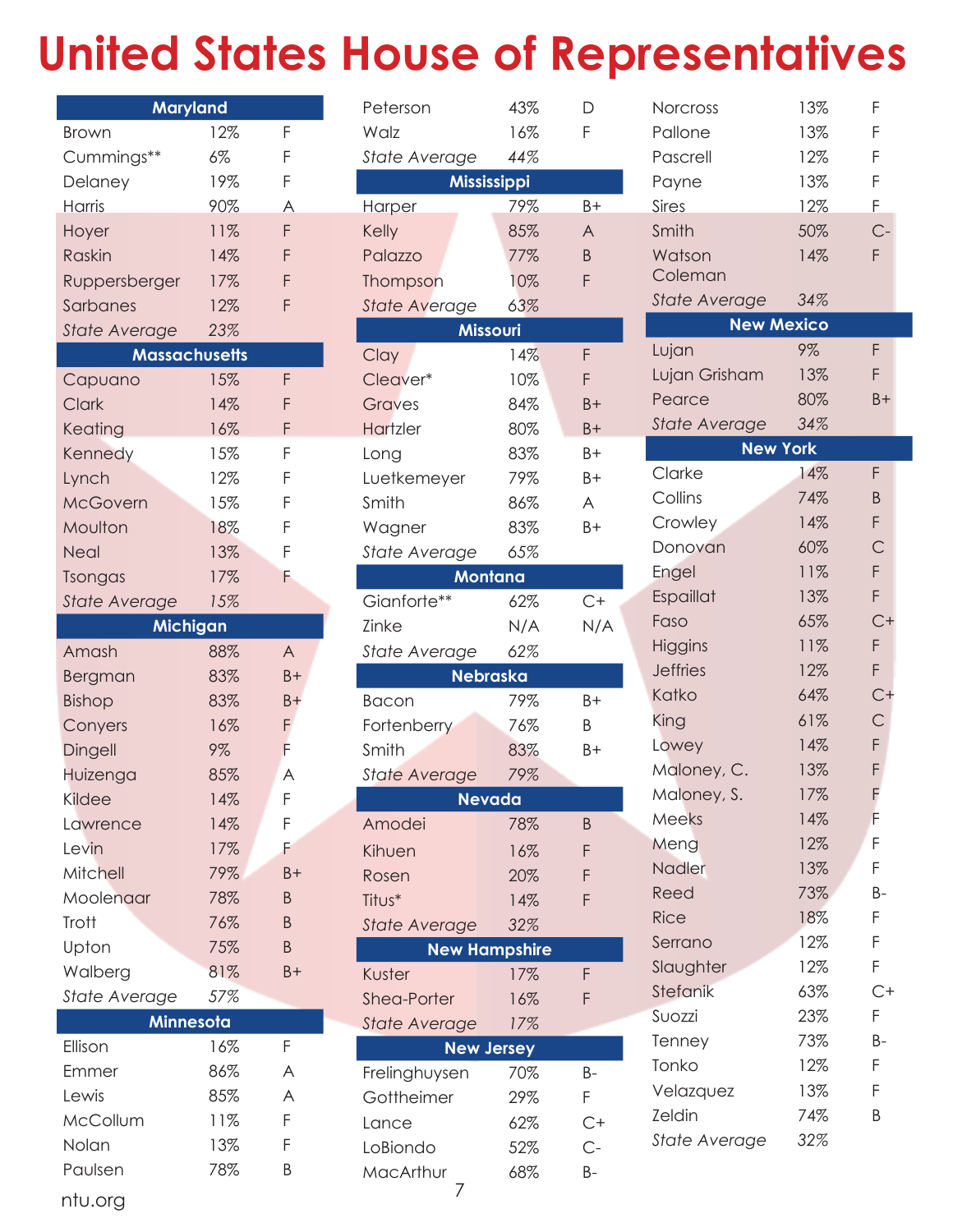| <b>North Carolina</b> |     |                | DeFazio               | 17%   | F            | DesJarlais       | 88% | A            |
|-----------------------|-----|----------------|-----------------------|-------|--------------|------------------|-----|--------------|
| Adams                 | 10% | F              | Schrader              | 32%   | $\mathsf{D}$ | Duncan           | 88% | A            |
| <b>Budd</b>           | 88% | A              | Walden                | 76%   | Β            | Fleischmann      | 80% | $B+$         |
| <b>Butterfield</b>    | 11% | F              | State Average         | 32%   |              | Kustoff          | 85% | A            |
| Foxx                  | 84% | $B+$           | Pennsylvania          |       |              | Roe              | 81% | $B+$         |
| Holding               | 86% | A              | <b>Barletta</b>       | 73%   | <b>B-</b>    | State Average    | 70% |              |
| Hudson                | 87% | $\overline{A}$ | <b>Boyle</b>          | 13%   | F            | <b>Texas</b>     |     |              |
| Jones                 | 56% | $\mathsf C$    | <b>Brady</b>          | 12%   | F            | Arrington        | 82% | $B+$         |
| <b>McHenry</b>        | 81% | $B+$           | Cartwright            | 12%   | F            | <b>Babin</b>     | 82% | $B+$         |
| Meadows               | 88% | $\overline{A}$ | Costello              | 67%   | $C+$         | <b>Barton</b>    | 85% | $\mathsf{A}$ |
| Pittenger             | 85% | $\overline{A}$ | Dent                  | 68%   | $B-$         | <b>Brady</b>     | 80% | $B+$         |
| Price                 | 13% | F              | Doyle                 | 13%   | F            | <b>Burgess</b>   | 83% | $B+$         |
| Rouzer                | 85% | $\bigwedge$    | Evans                 | $9\%$ | F            | Carter           | 78% | $\sf B$      |
| Walker                | 87% | $\overline{A}$ | Fitzpatrick           | 58%   | $\mathsf{C}$ | Castro           | 16% | F            |
| State Average         | 66% |                | <b>Kelly</b>          | 77%   | Β            | Conaway          | 82% | $B+$         |
| <b>North Dakota</b>   |     |                | Marino                | 73%   | $B -$        | Cuellar          | 43% | $\mathsf{D}$ |
| Cramer                | 77% | $\sf B$        | Meehan                | 65%   | $C+$         | Culberson        | 81% | $B+$         |
| <b>State Average</b>  | 77% |                | Murphy**              | 71%   | <b>B-</b>    | Doggett          | 12% | F            |
| Ohio                  |     |                | Perry                 | 88%   | A            | Farenthold       | 82% | $B+$         |
| <b>Beatty</b>         | 12% | F              | Rothfus               | 82%   | $B+$         | Flores           | 83% | $B+$         |
| Chabot                | 87% | $\bigwedge$    | Shuster               | 75%   | Β            | Gohmert          | 82% | $B+$         |
| Davidson              | 88% | $\overline{A}$ | Smucker               | 78%   | Β            | Gonzalez         | 18% | F            |
| Fudge                 | 12% | F              | Thompson              | 76%   | Β            | Granger          | 77% | $\sf B$      |
| Gibbs                 | 83% | $B+$           | State Average         | 56%   |              | Green, A.        | 7%  | F            |
| Johnson               | 76% | B              | <b>Rhode Island</b>   |       |              | Green, G.        | 16% | F            |
| Jordan                | 88% | A              | Cicilline             | 14%   | F            | Hensarling       | 87% | A            |
| Joyce                 | 72% | $B -$          | Langevin              | 14%   | F            | Hurd             | 72% | $B-$         |
| Kaptur                | 10% |                | State Average         | 14%   |              | Jackson Lee      | 9%  | F            |
| Latta                 | 82% | B+             | <b>South Carolina</b> |       |              | Johnson, E.      | 8%  | F            |
| Renacci               | 82% | $B+$           | Clyburn*              | 8%    | F            | Johnson, S.**    | 86% | A            |
| Ryan                  | 11% | F              | Duncan                | 86%   | $\mathsf{A}$ | Marchant         | 85% | $\forall$    |
| <b>Stivers</b>        | 74% | B              | Gowdy                 | 83%   | $B+$         | McCaul           | 81% | $B+$         |
| Tiberi                | 77% | $\sf B$        | Mulvaney              | N/A   | N/A          | Olson            | 82% | $B+$         |
| Turner                | 72% | $B -$          | Norman**              | 81%   | $B+$         | O'Rourke         | 19% | F            |
| Wenstrup              | 87% | $\overline{A}$ | <b>Rice</b>           | 83%   | $B+$         | Poe              | 81% | $B+$         |
| State Average         | 63% |                | Sanford               | 87%   | $\mathsf{A}$ | <b>Ratcliffe</b> | 85% | A            |
| <b>Oklahoma</b>       |     |                | Wilson                | 81%   | $B+$         | Sessions         | 83% | $B+$         |
| Bridenstine**         | 88% | $\overline{A}$ | State Average         | 73%   |              | Smith            | 83% | $B+$         |
| Cole                  | 77% | B              | <b>South Dakota</b>   |       |              | Thornberry       | 79% | $B+$         |
| Lucas                 | 76% | Β              | <b>Noem</b>           | 82%   | $B+$         | Veasey           | 15% | F            |
| Mullin                | 84% | $B+$           | State Average         | 82%   |              | Vela             | 17% | F            |
| Russell               | 80% | $B+$           | <b>Tennessee</b>      |       |              | Weber            | 83% | $B+$         |
| State Average         | 81% |                | <b>Black</b>          | 85%   | A            | Williams         | 85% | A            |
| Oregon                |     |                | Blackburn             | 87%   | A            | State Average    | 62% |              |
| Blumenauer            | 17% | F              | Cohen                 | 14%   | F            |                  |     |              |
| <b>Bonamici</b>       | 17% | F              | Cooper                | 25%   | F            |                  |     | Nhi          |
|                       |     |                |                       |       |              |                  |     |              |

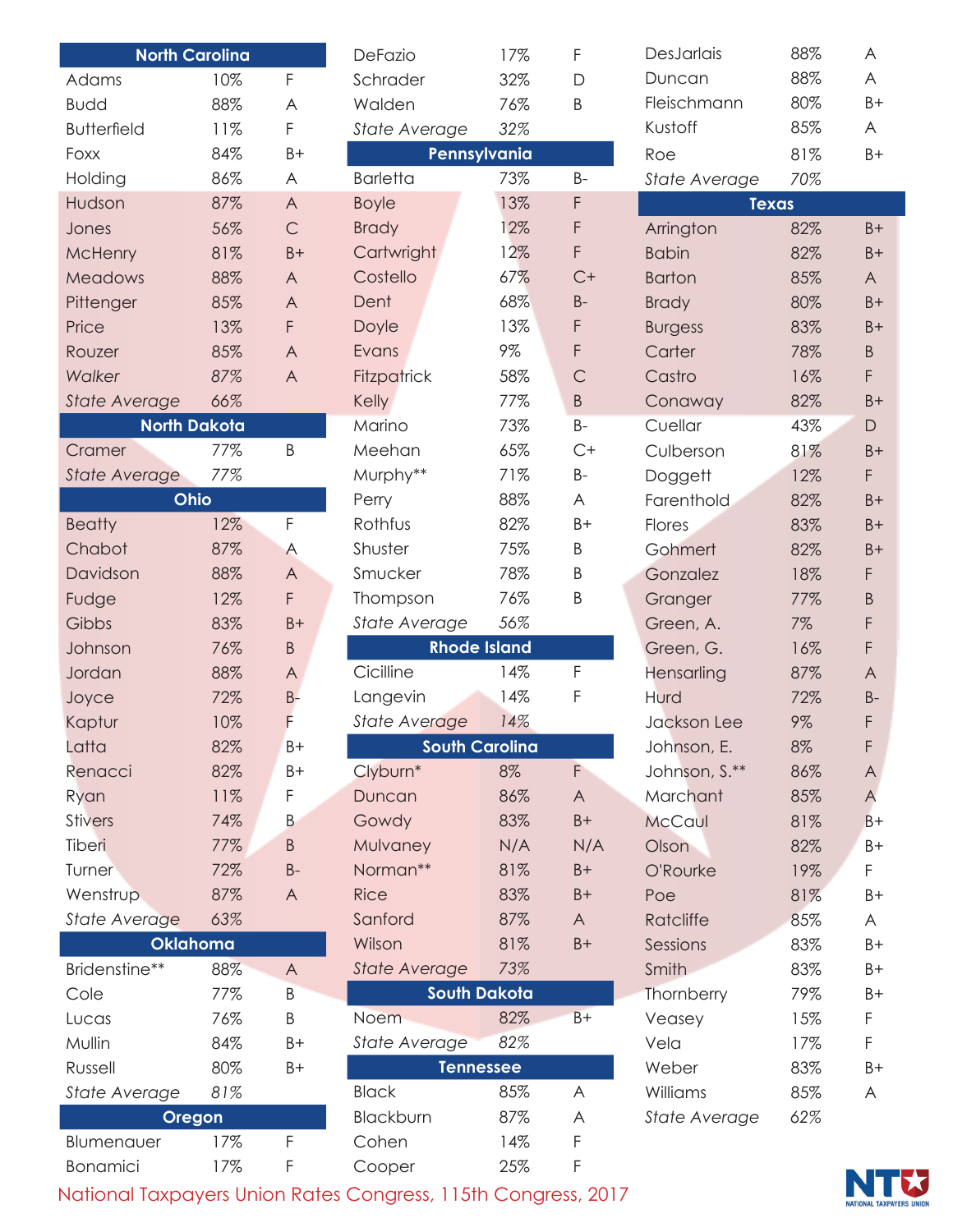# **United States House of Representatives**

| <b>Utah</b>                |       |                | Grothman             | 85%       | A                                  |              |                                                  |
|----------------------------|-------|----------------|----------------------|-----------|------------------------------------|--------------|--------------------------------------------------|
| Bishop                     | 80%   | $B+$           | Kind                 | 19%       | F                                  |              |                                                  |
| Chaffetz                   | N/A   | N/A            | Moore                | 15%       | $\mathsf F$                        |              |                                                  |
| Love                       | 83%   | $B+$           | Pocan*               | 14%       | F                                  |              |                                                  |
| Stewart                    | 86%   | A              | Ryan                 | N/A       | N/A                                |              |                                                  |
| State Average              | 83%   |                | Sensenbrenner        | 92%       | $\overline{A}$                     |              |                                                  |
| Vermont                    |       |                | <b>State Average</b> | 56%       |                                    |              |                                                  |
| Welch                      | 15%   | F              | Wyoming              |           |                                    |              |                                                  |
| State Average              | 15%   |                | Cheney               | 80%       | $B+$                               |              |                                                  |
| Virginia                   |       |                | <b>State Average</b> | 80%       |                                    |              |                                                  |
| <b>Beyer</b>               | 11%   | F              |                      |           |                                    |              |                                                  |
| <b>Brat</b>                | 88%   | $\overline{A}$ |                      |           |                                    |              |                                                  |
| Comstock                   | 69%   | $B -$          |                      |           |                                    |              |                                                  |
| Connolly                   | 16%   | F              |                      |           |                                    |              |                                                  |
| Garrett*                   | 90%   | A              |                      |           |                                    |              |                                                  |
| Goodlatte                  | 88%   | A              |                      |           |                                    |              |                                                  |
| Griffith                   | 86%   | A              |                      |           |                                    |              |                                                  |
| McEachin                   | 11%   | F              |                      |           |                                    |              |                                                  |
| Scott                      | $9\%$ | F              |                      |           |                                    |              |                                                  |
| Taylor                     | 82%   | $B+$           |                      |           |                                    |              |                                                  |
| Wittman                    | 82%   | $B+$           |                      |           |                                    |              |                                                  |
| State Average              | 57%   |                |                      |           |                                    |              |                                                  |
| Washington                 |       |                |                      |           |                                    |              |                                                  |
| DelBene                    | 15%   | F              |                      |           |                                    |              |                                                  |
| <b>Heck</b>                | 15%   | F              |                      |           |                                    | <b>KEY</b>   |                                                  |
| <b>Herrera Beutler</b>     | 72%   | $B -$          |                      |           | <b>SCORE</b>                       | <b>GRADE</b> | <b>COMMENTS</b>                                  |
| Jayapal                    | 14%   | F              |                      |           | 85% or more                        | $\forall$    | <b>Taxpayers' Friend</b>                         |
| Kilmer                     | 18%   | F              |                      |           | $84 - 79$                          | $B+$         |                                                  |
| Larsen                     | 14%   | F              |                      |           |                                    |              |                                                  |
| <b>McMorris</b><br>Rodgers | 81%   | $B+$           |                      |           | $78 - 74$                          | B            | Good                                             |
| Newhouse                   | 79%   | $B+$           |                      |           | $73 - 68$                          | $B -$        |                                                  |
| <b>Reichert</b>            | 65%   | $C+$           |                      | $67 - 62$ |                                    | $C+$         |                                                  |
| Smith                      | 11%   | F              |                      |           | $61 - 56$                          | $\mathsf C$  | Satisfactory                                     |
| State Average              | 38%   |                |                      |           | $55 - 50$                          | $C-$         |                                                  |
| <b>West Virginia</b>       |       |                |                      |           | $49 - 32$                          | $\mathsf D$  | Poor                                             |
| <b>Jenkins</b>             | 77%   | $\overline{B}$ |                      | < 32      |                                    | F            | <b>Big Spender</b>                               |
| <b>McKinley</b>            | 73%   | <b>B-</b>      |                      |           |                                    |              | * Score based on less than 90%, but more than    |
| Mooney                     | 83%   | $B+$           |                      |           | 75%, of weighted total votes cast. |              |                                                  |
| State Average              | 78%   |                |                      |           | 50%, of weighted total votes.      |              | ** Score based on less than 75%, but more than   |
| <b>Wisconsin</b>           |       |                |                      |           |                                    |              | N/A Voted on 50% or less of weighted total votes |
| Duffy                      | 81%   | $B+$           |                      |           | cast; score and grade not issued.  |              |                                                  |
| Gallagher                  | 83%   | $B+$           |                      |           |                                    |              | Based on every roll call vote affecting fiscal   |
|                            |       |                |                      |           |                                    |              | policy; see front pages for methodology.         |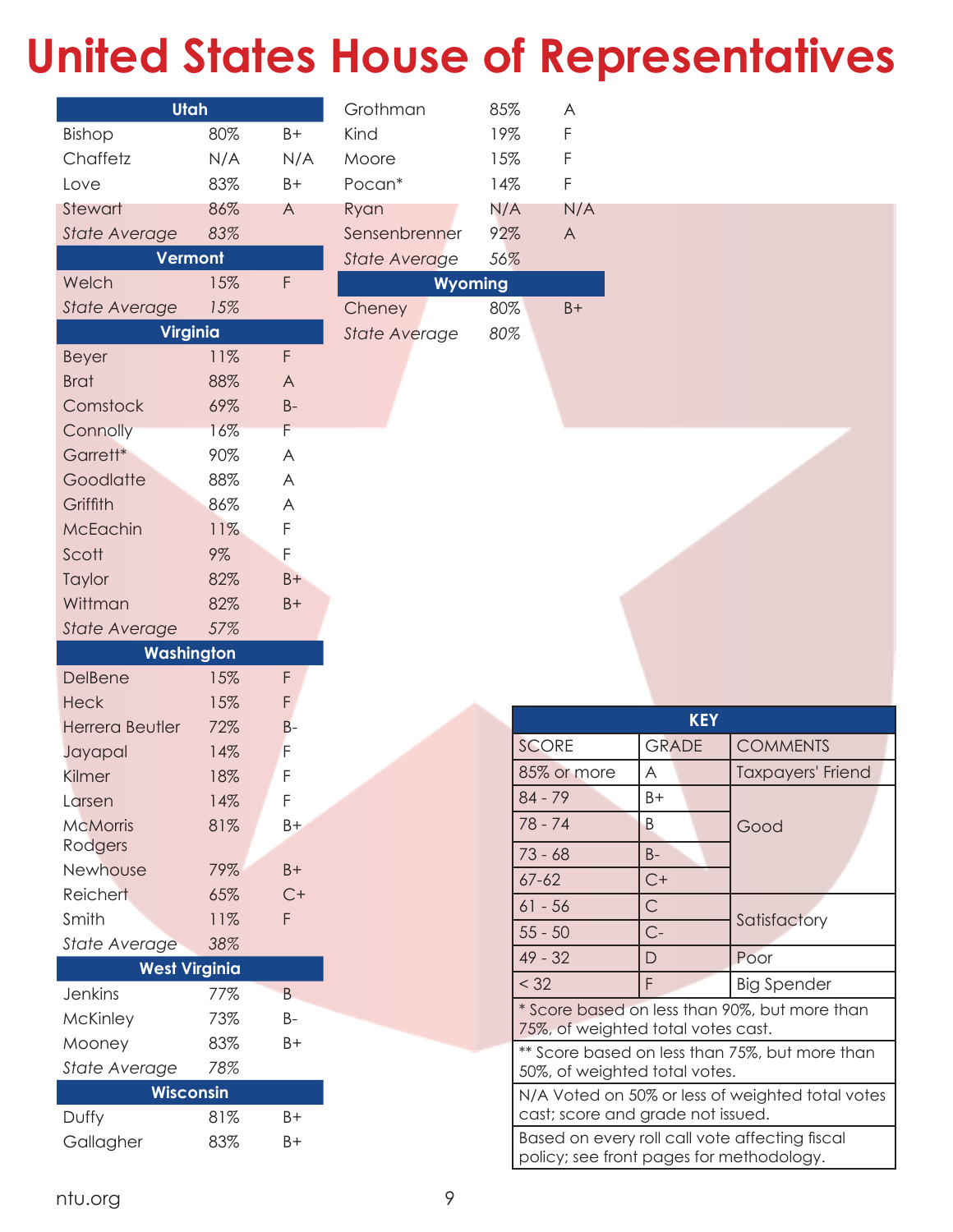